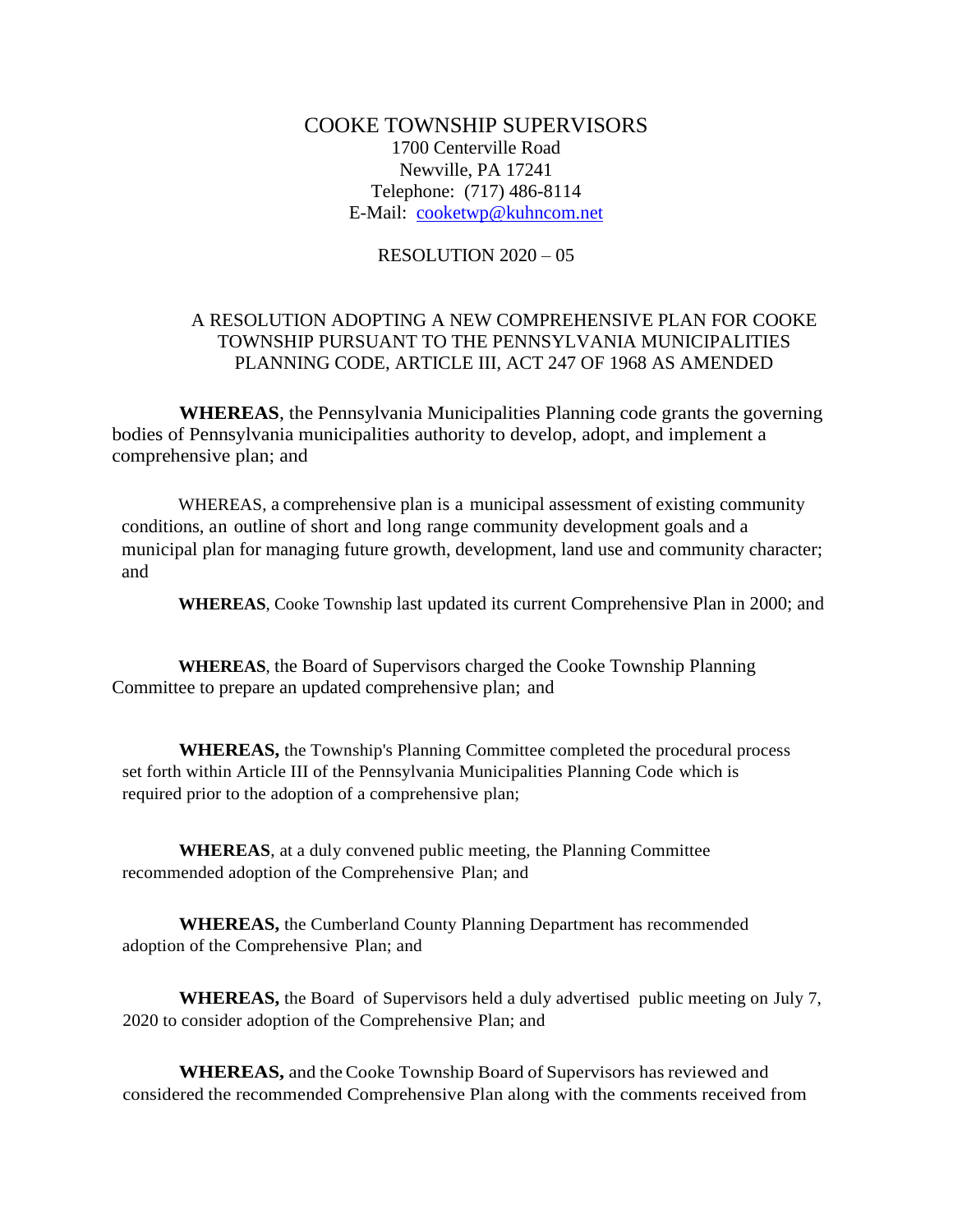the public at a public hearing, as well as from the Cumberland County Planning Department; and

**WHEREAS,** the Comprehensive Plan adequately addressesthe elements asrequired by Section 301 of the Municipalities Planning Code; and

**WHEREAS,** the update process has produced a document containing maps, charts, and textual matter, known as the Cooke Township Comprehensive Plan of 2020.

**NOW THEREFORE BE IT RESOLVED,** by the Cooke Township Board of Supervisors that:

- 1. The 2020 Comprehensive Plan of Cooke Township, Cumberland County, Pennsylvania, consisting of all maps, tables, figures, and textual matter is hereby adopted, in accordance with the Municipalities Planning Code, Section 302, as the official Comprehensive Plan of Cooke Township; and
- 2. The Cooke Township Comprehensive Plan of 2000 is hereby rescinded; and
- 3. This Resolution shall be appended to, or annotated on, the Comprehensive Plan; and
- 4. The Township Secretary shall distribute copies, as applicable, of this Resolution and corresponding Comprehensive Plan to the Cumberland County Planning Department for consideration in future planning and actions related to development.

\_\_\_\_\_\_\_\_\_\_\_\_\_\_\_\_\_\_\_\_\_\_\_\_\_\_\_\_ \_\_\_\_\_\_\_\_\_\_\_\_\_\_\_\_\_\_\_\_\_\_\_\_\_\_\_\_\_\_\_\_

\_\_\_\_\_\_\_\_\_\_\_\_\_\_\_\_\_\_\_\_\_\_\_\_\_\_\_\_\_\_\_\_

 $\overline{\phantom{a}}$  , and the state of the state of the state of the state of the state of the state of the state of the state of the state of the state of the state of the state of the state of the state of the state of the stat

RESOLVED, this  $7<sup>th</sup>$  day of July, 2020.

ATTEST BOARD OF SUPERVISORS COOKE TOWNSHIP

JANET FRANTZ, Secretary **PATRICIA A. SANGIALOSI**, Chairman

**EDWARD H. STRAYER**, Vice-Chairman

**DIANE M. BATT**, Supervisor